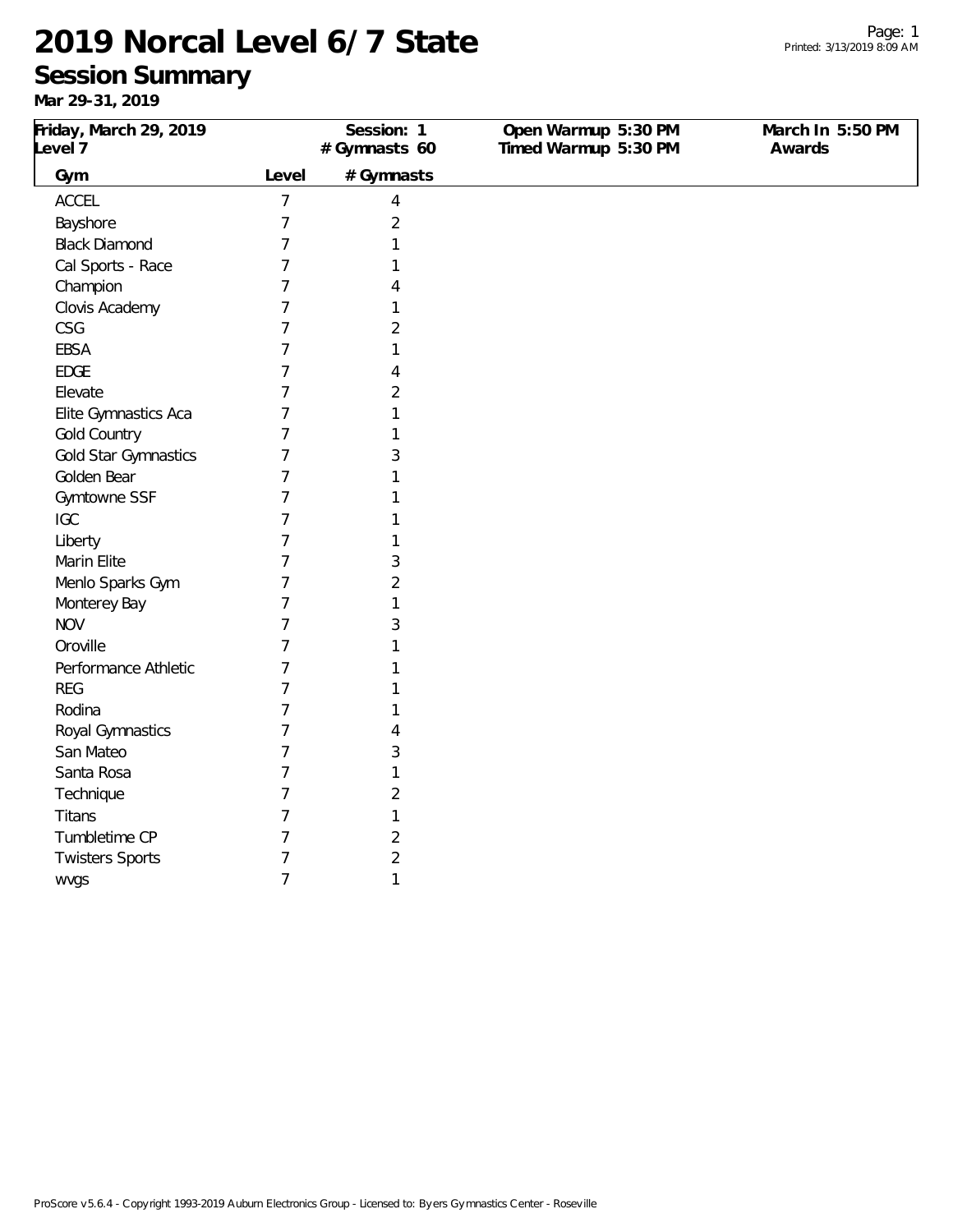### **Session Summary**

| Saturday, March 30, 2019<br>Level 7 |                | Session: 2<br>#Gymnasts 60 | Open Warmup 8:00 AM<br>Timed Warmup 8:00 AM | March In 8:20 AM<br>Awards |
|-------------------------------------|----------------|----------------------------|---------------------------------------------|----------------------------|
| Gym                                 | Level          | #Gymnasts                  |                                             |                            |
| ACCEL                               | $\overline{7}$ | 1                          |                                             |                            |
| Airborne Gymnastics                 | 7              | 1                          |                                             |                            |
| APEX                                | 7              | 1                          |                                             |                            |
| <b>Athletic Horizons</b>            | 7              |                            |                                             |                            |
| Bayshore                            | 7              |                            |                                             |                            |
| <b>BIG</b>                          | 7              | 2                          |                                             |                            |
| <b>Black Diamond</b>                | 7              | 2                          |                                             |                            |
| <b>Byers Roseville</b>              | 7              | 1                          |                                             |                            |
| Cal Sports - Race                   | 7              |                            |                                             |                            |
| Clovis Academy                      | 7              | $\overline{2}$             |                                             |                            |
| CSC - Great Oaks                    | 7              | 1                          |                                             |                            |
| CSG                                 | 7              | $\overline{2}$             |                                             |                            |
| Davis Diamonds                      | 7              | 3                          |                                             |                            |
| Dream Xtreme                        | 7              | 3                          |                                             |                            |
| <b>EDGE</b>                         | 7              | 4                          |                                             |                            |
| Elevate                             | 7              |                            |                                             |                            |
| Elite Gymnastics Aca                | 7              | 3                          |                                             |                            |
| Gold Star Gymnastics                | 7              | 1                          |                                             |                            |
| Golden Bear                         | 7              | $\overline{2}$             |                                             |                            |
| Gymtowne Coastside                  | 7              | 1                          |                                             |                            |
| Gymtowne SSF                        | 7              | 3                          |                                             |                            |
| Liberty                             | 7              | 2                          |                                             |                            |
| Marin Elite                         | 7              |                            |                                             |                            |
| Monterey Bay                        | 7              |                            |                                             |                            |
| Peninsula                           | 7              | 1                          |                                             |                            |
| <b>REG</b>                          | 7              | $\overline{2}$             |                                             |                            |
| <b>Rising Star</b>                  | 7              | $\overline{2}$             |                                             |                            |
| Royal Gymnastics                    | 7              | 3                          |                                             |                            |
| San Mateo                           | 7              | 4                          |                                             |                            |
| Santa Rosa                          | 7              | 2                          |                                             |                            |
| Technique                           | 7              | 2                          |                                             |                            |
| <b>Top Flight</b>                   | $\overline{7}$ | 3                          |                                             |                            |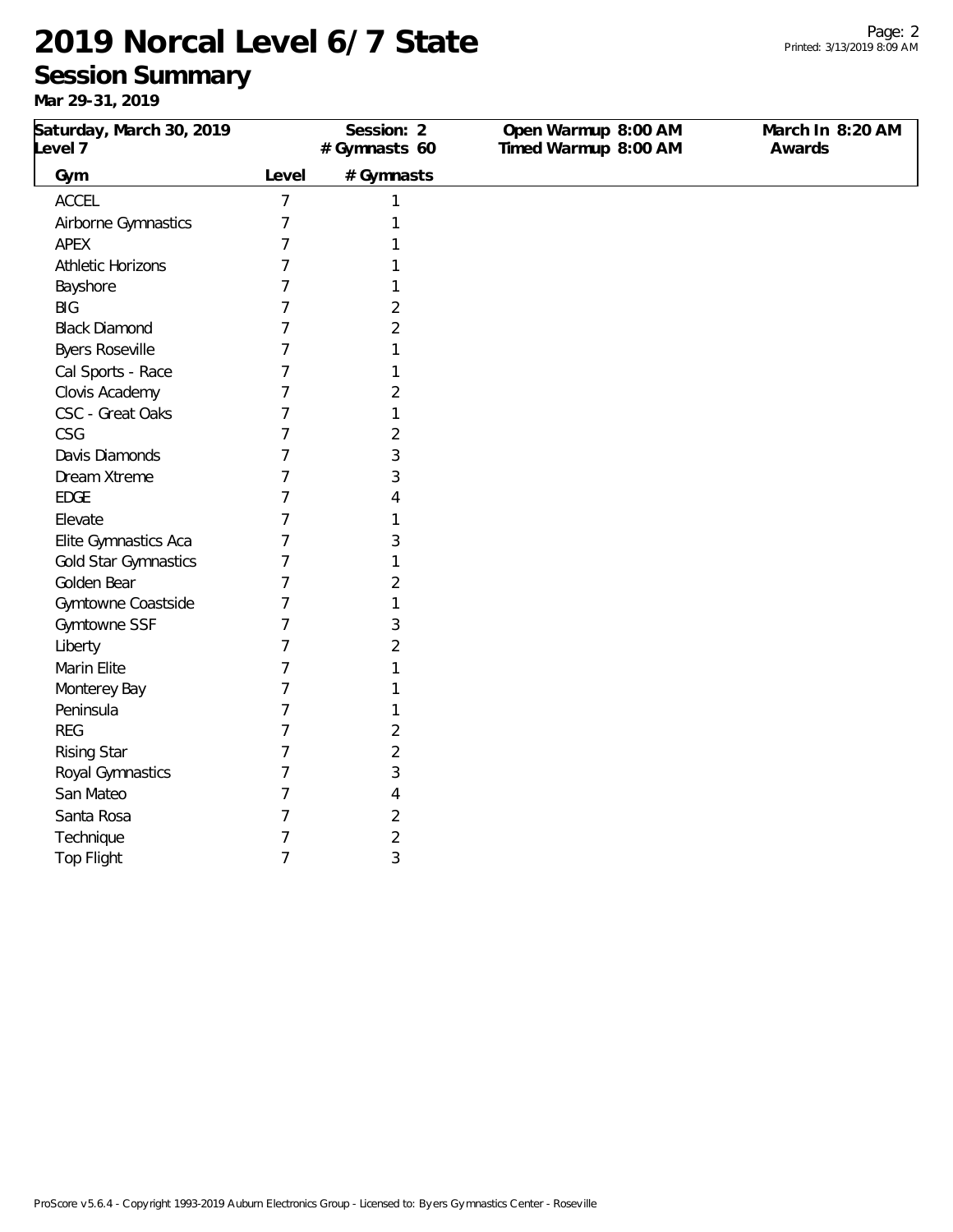### **Session Summary**

| Saturday, March 30, 2019<br>Level 7 |       | Session: 3<br>#Gymnasts 60 | Open Warmup 12:00 PM<br>Timed Warmup 12:00 PM | March In 12:20 PM<br>Awards |
|-------------------------------------|-------|----------------------------|-----------------------------------------------|-----------------------------|
| Gym                                 | Level | # Gymnasts                 |                                               |                             |
| <b>ACCEL</b>                        | 7     | $\overline{2}$             |                                               |                             |
| Airborne Gymnastics                 | 7     |                            |                                               |                             |
| Bayshore                            | 7     |                            |                                               |                             |
| <b>Black Diamond</b>                | 7     | 2                          |                                               |                             |
| <b>Byers Roseville</b>              | 7     |                            |                                               |                             |
| CCG                                 | 7     |                            |                                               |                             |
| CCGI                                | 7     |                            |                                               |                             |
| CGA                                 | 7     | 2                          |                                               |                             |
| Champion                            | 7     | 2                          |                                               |                             |
| CSC - Great Oaks                    | 7     |                            |                                               |                             |
| Davis Diamonds                      |       |                            |                                               |                             |
| Demarays                            | 7     | 2                          |                                               |                             |
| Dream Xtreme                        | 7     |                            |                                               |                             |
| EBSA                                | 7     |                            |                                               |                             |
| <b>EDGE</b>                         | 7     |                            |                                               |                             |
| Elevate                             | 7     | 6                          |                                               |                             |
| Extreme                             | 7     | 5                          |                                               |                             |
| Galaxy Redding                      | 7     |                            |                                               |                             |
| Gold Star Gymnastics                | 7     |                            |                                               |                             |
| Golden Bear                         | 7     | 2                          |                                               |                             |
| Gymnastics Unltd                    | 7     |                            |                                               |                             |
| Gymnastics Zone                     | 7     | 3                          |                                               |                             |
| GymStars - Modesto                  | 7     |                            |                                               |                             |
| Gymtowne SSF                        | 7     |                            |                                               |                             |
| Liberty                             | 7     |                            |                                               |                             |
| Monterey Bay                        |       |                            |                                               |                             |
| North Bay                           | 7     | 2                          |                                               |                             |
| Oroville                            |       |                            |                                               |                             |
| Peninsula                           | 7     |                            |                                               |                             |
| <b>REG</b>                          | 7     |                            |                                               |                             |
| <b>Rising Star</b>                  | 7     | 1                          |                                               |                             |
| Rodina                              | 7     | 1                          |                                               |                             |
| Royal Gymnastics                    | 7     | 1                          |                                               |                             |
| San Mateo                           | 7     | 2                          |                                               |                             |
| Technique                           | 7     | 4                          |                                               |                             |
| Top Flight                          | 7     | $\overline{2}$             |                                               |                             |
| <b>Twisters Sports</b>              | 7     | 1                          |                                               |                             |
|                                     |       |                            |                                               |                             |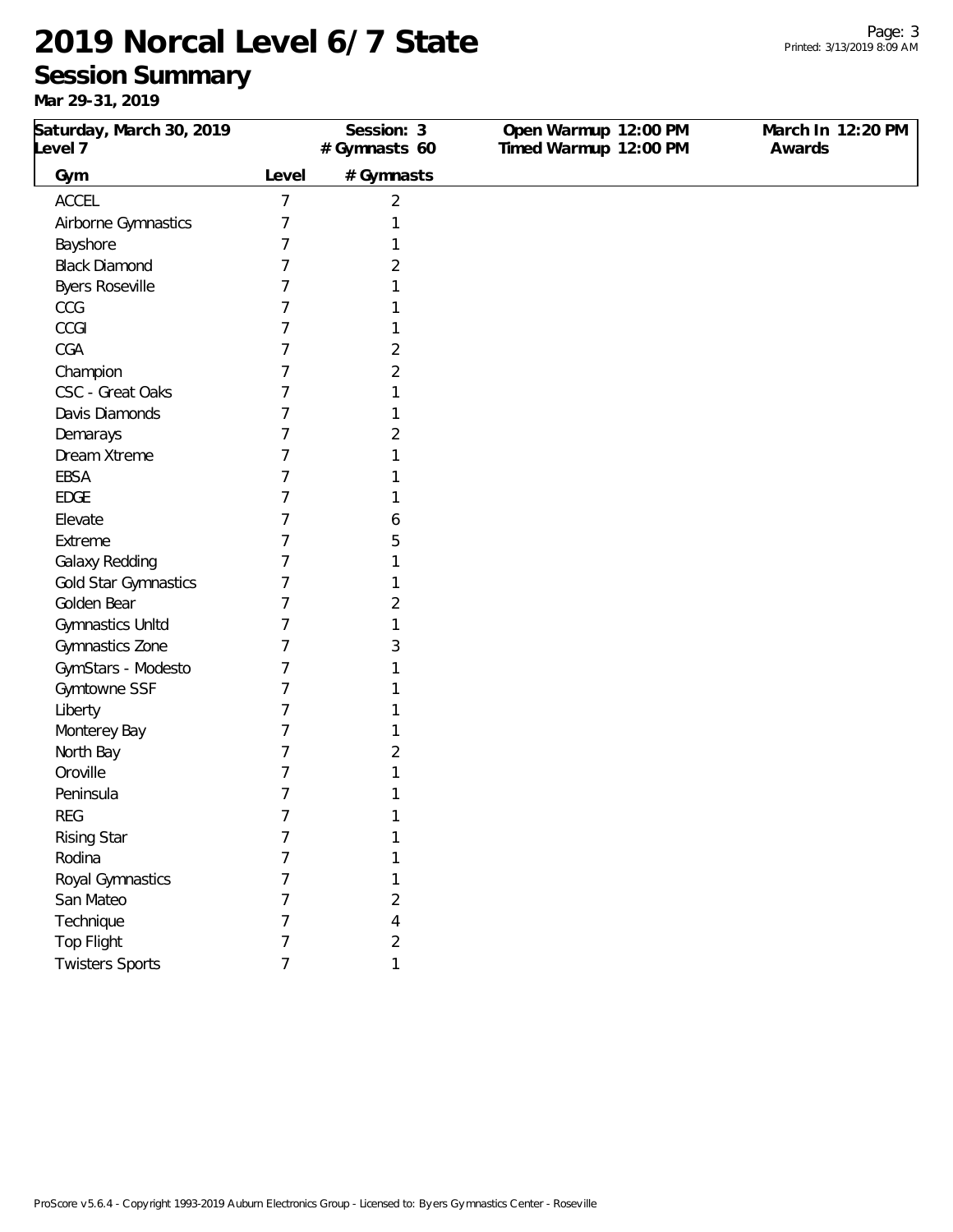Rodina 7 4 San Mateo 7 6 SCGC 7 4 Technique 7 1 Top Flight 7 2 Tumbletime CP 7 7 1 Twisters Sports 7 1 V-Force Elite 7 1 wvgs 7 1

### **Session Summary**

| 7 ו טא, ו ט- <i>ר</i> א וואו |       |              |                      |                  |
|------------------------------|-------|--------------|----------------------|------------------|
| Saturday, March 30, 2019     |       | Session: 4   | Open Warmup 4:00 PM  | March In 4:20 PM |
| Level 7                      |       | #Gymnasts 60 | Timed Warmup 4:00 PM | Awards           |
| Gym                          | Level | # Gymnasts   |                      |                  |
| Airborne Gymnastics          |       | 3            |                      |                  |
| Bayshore                     |       |              |                      |                  |
| <b>BIG</b>                   |       |              |                      |                  |
| <b>Byers Roseville</b>       |       |              |                      |                  |
| CCGI                         |       |              |                      |                  |
| Champion                     |       |              |                      |                  |
| Clovis Academy               |       |              |                      |                  |
| CSG                          |       |              |                      |                  |
| <b>CYC</b>                   |       |              |                      |                  |
| <b>EBSA</b>                  |       | 2            |                      |                  |
| <b>EDGE</b>                  |       | 3            |                      |                  |
| Empire                       |       | 2            |                      |                  |
| Extreme                      |       | 3            |                      |                  |
| Galaxy Redding               |       |              |                      |                  |
| Gold Star Gymnastics         |       | 2            |                      |                  |
| Golden Bear                  |       | 2            |                      |                  |
| Gym Beat                     |       |              |                      |                  |
| GymStars - Modesto           |       |              |                      |                  |
| Liberty                      |       | 3            |                      |                  |
| Marin Elite                  |       | 2            |                      |                  |
| North Bay                    |       | 2            |                      |                  |
| Oroville                     |       |              |                      |                  |
| <b>REG</b>                   |       |              |                      |                  |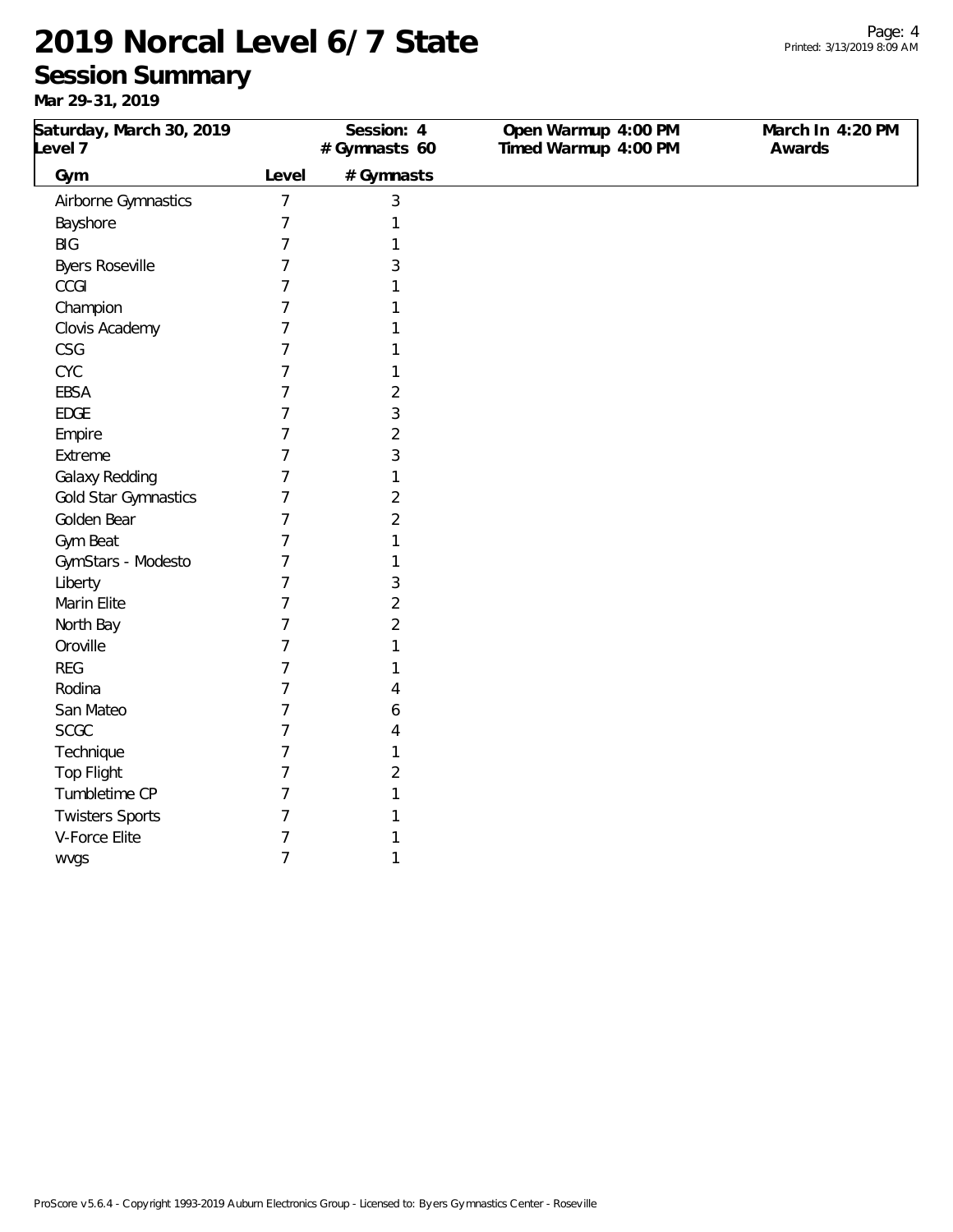### **Session Summary**

**Mar 29-31, 2019**

| Sunday, March 31, 2019<br>Level 6 |       | Session: 5<br>#Gymnasts 55 | Open Warmup 8:00 AM<br>Timed Warmup 8:00 AM | March In 8:15 AM<br>Awards |
|-----------------------------------|-------|----------------------------|---------------------------------------------|----------------------------|
| Gym                               | Level | # Gymnasts                 |                                             |                            |
| Airborne Gymnastics               | 6     | $\overline{2}$             |                                             |                            |
| <b>Athletic Horizons</b>          | 6     | 1                          |                                             |                            |
| Cal Sports - Race                 | 6     | 1                          |                                             |                            |
| Clovis Academy                    | 6     | 1                          |                                             |                            |
| CSC - Great Oaks                  | 6     | 1                          |                                             |                            |
| Davis Diamonds                    | 6     | 1                          |                                             |                            |
| Dream Xtreme                      | 6     | 3                          |                                             |                            |
| <b>EDGE</b>                       | 6     | 1                          |                                             |                            |
| Elevate                           | 6     | 1                          |                                             |                            |
| Elite Gymnastics Aca              | 6     | 1                          |                                             |                            |
| Extreme                           | 6     | 2                          |                                             |                            |
| Galaxy Redding                    | 6     | 1                          |                                             |                            |
| GymStars - Modesto                | 6     | 1                          |                                             |                            |
| GymStars- Stockton                | 6     | 1                          |                                             |                            |
| Gymworld                          | 6     | 1                          |                                             |                            |
| Lee's United                      | 6     | 1                          |                                             |                            |
| Luna                              | 6     | $\overline{2}$             |                                             |                            |
| Marin Elite                       | 6     | 1                          |                                             |                            |
| Monterey Bay                      | 6     | $\overline{2}$             |                                             |                            |
| North Bay                         | 6     | 1                          |                                             |                            |
| <b>NOV</b>                        | 6     | $\overline{2}$             |                                             |                            |
| Ohana                             | 6     | 1                          |                                             |                            |
| Pacific Edge                      | 6     | 3                          |                                             |                            |
| Performance Athletic              | 6     | 1                          |                                             |                            |
| <b>RCG</b>                        | 6     | 2                          |                                             |                            |
| <b>REG</b>                        | 6     | $\overline{2}$             |                                             |                            |
| Riley's                           | 6     | 2                          |                                             |                            |
| <b>Rising Star</b>                | 6     | 1                          |                                             |                            |
| Rodina                            | 6     | 2                          |                                             |                            |
| Santa Rosa                        | 6     | 1                          |                                             |                            |
| Thrive Aviatrix                   | 6     | 1                          |                                             |                            |
| <b>Top Flight</b>                 | 6     | 6                          |                                             |                            |
| Tumbletime CP                     | 6     | 1                          |                                             |                            |
| <b>USA Sports</b>                 | 6     | $\overline{2}$             |                                             |                            |
| V-Force Elite                     | 6     | 1                          |                                             |                            |

wvgs  $6$  1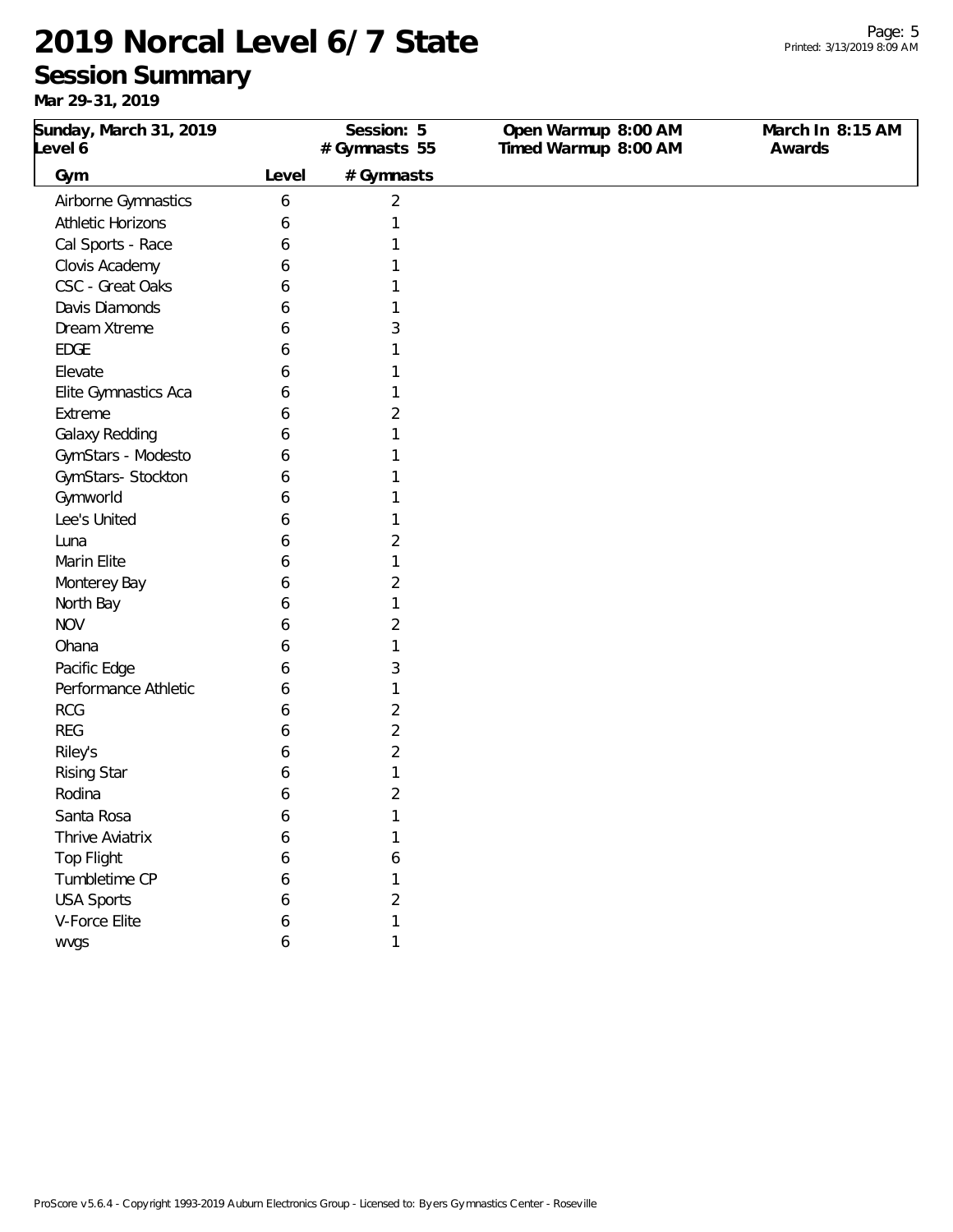#### **Session Summary**

| $101 \times 2 \times 311 \times 201$ |       |                            |                                      |                             |
|--------------------------------------|-------|----------------------------|--------------------------------------|-----------------------------|
| Sunday, March 31, 2019<br>Level 6    |       | Session: 6<br>#Gymnasts 57 | Open Warmup 11:15 AM<br>Timed Warmup | March In 11:30 AM<br>Awards |
| Gym                                  | Level | # Gymnasts                 |                                      |                             |
| <b>Black Diamond</b>                 | 6     | $\overline{2}$             |                                      |                             |
| Cal Sports - Race                    | 6     | 4                          |                                      |                             |
| CCGI                                 | 6     | 4                          |                                      |                             |
| CSC - Great Oaks                     | 6     | 2                          |                                      |                             |
| <b>CYC</b>                           | 6     | 1                          |                                      |                             |
| Demarays                             | 6     | 2                          |                                      |                             |
| Dream Xtreme                         | 6     | 4                          |                                      |                             |
| <b>EDGE</b>                          | 6     | 2                          |                                      |                             |
| Elevate                              | 6     | 1                          |                                      |                             |
| Empire                               | 6     | 2                          |                                      |                             |
| Extreme                              | 6     | 1                          |                                      |                             |
| Galaxy Redding                       | 6     | 2                          |                                      |                             |
| Gym Beat                             | 6     | 1                          |                                      |                             |
| Gymnastics Unltd                     | 6     |                            |                                      |                             |
| GymStars- Stockton                   | 6     |                            |                                      |                             |
| Gymworld                             | 6     | 2                          |                                      |                             |
| Liberty                              | 6     |                            |                                      |                             |
| Menlo Sparks Gym                     | 6     |                            |                                      |                             |
| <b>NOV</b>                           | 6     |                            |                                      |                             |
| Pacific West                         | 6     |                            |                                      |                             |
| Performance Athletic                 | 6     |                            |                                      |                             |
| <b>RCG</b>                           | 6     |                            |                                      |                             |
| <b>REG</b>                           | 6     | 2                          |                                      |                             |
| <b>Rock Solid</b>                    | 6     | 1                          |                                      |                             |
| San Mateo                            | 6     | 2                          |                                      |                             |
| Santa Rosa                           | 6     |                            |                                      |                             |
| <b>TEC Gymnastics</b>                | 6     |                            |                                      |                             |
| The Cave                             | 6     |                            |                                      |                             |
| Thrive Aviatrix                      | 6     | 1                          |                                      |                             |
| Titans                               | 6     | 3                          |                                      |                             |
| Tumbletime CP                        | 6     | 3                          |                                      |                             |
| <b>Twisters Sports</b>               | 6     |                            |                                      |                             |
| <b>USA Sports</b>                    | 6     |                            |                                      |                             |
| V-Force Elite                        | 6     |                            |                                      |                             |
| wvgs                                 | 6     |                            |                                      |                             |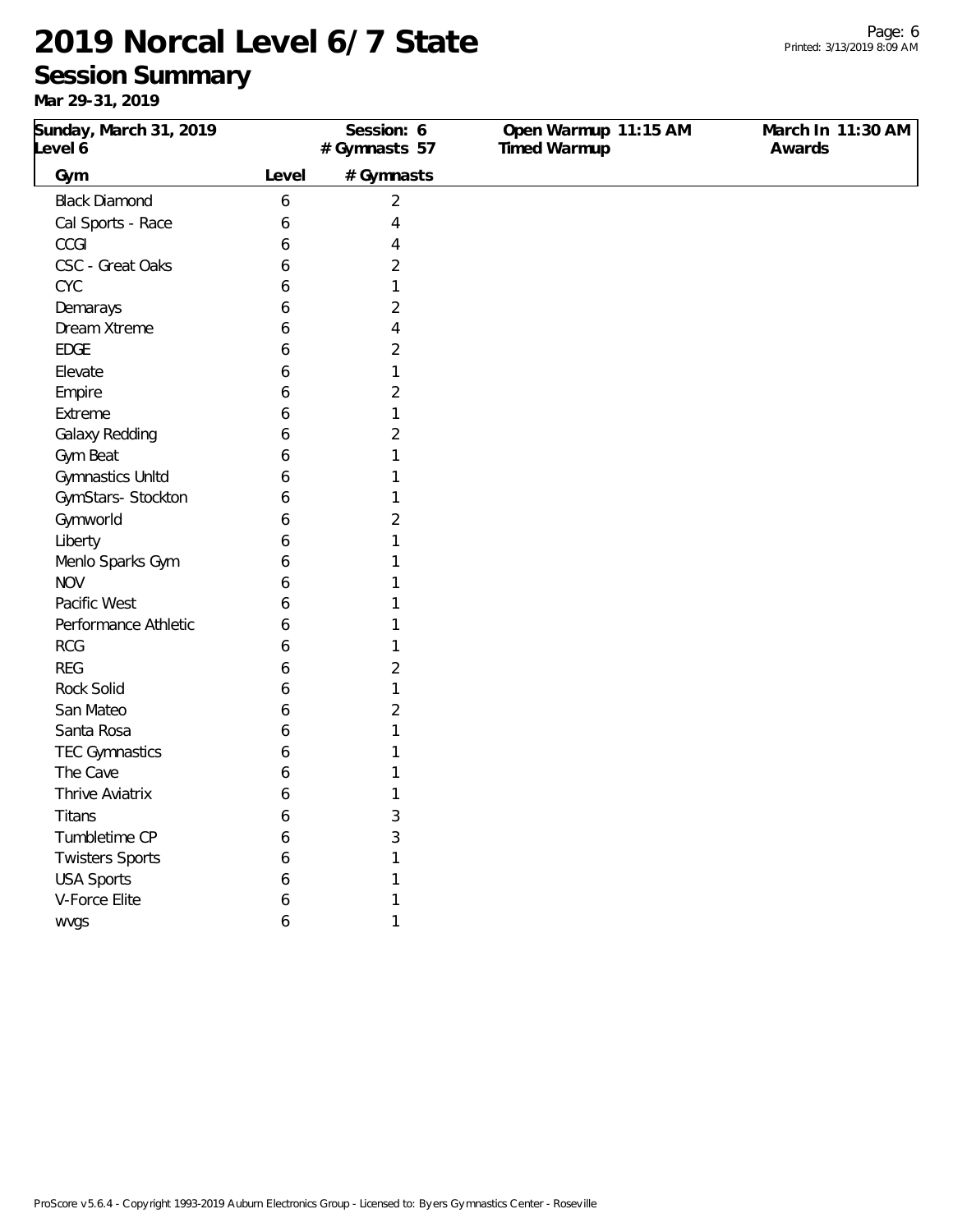### **Session Summary**

| Sunday, March 31, 2019<br>Level 6 |       | Session: 7<br>#Gymnasts 57 | Open Warmup 2:30 PM<br>Timed Warmup | March In 2:45 PM<br>Awards |
|-----------------------------------|-------|----------------------------|-------------------------------------|----------------------------|
|                                   |       |                            |                                     |                            |
| Gym                               | Level | # Gymnasts                 |                                     |                            |
| ACCEL                             | 6     | 3                          |                                     |                            |
| Airborne Gymnastics               | 6     | 3                          |                                     |                            |
| <b>Athletic Horizons</b>          | 6     | 1                          |                                     |                            |
| Cal Sports - Race                 | 6     | $\overline{2}$             |                                     |                            |
| CCG                               | 6     | $\overline{2}$             |                                     |                            |
| CCGI                              | 6     | 4                          |                                     |                            |
| CSC - Great Oaks                  | 6     | 1                          |                                     |                            |
| <b>CYC</b>                        | 6     | 1                          |                                     |                            |
| Davis Diamonds                    | 6     | 1                          |                                     |                            |
| Dream Xtreme                      | 6     | 1                          |                                     |                            |
| <b>EDGE</b>                       | 6     | $\overline{2}$             |                                     |                            |
| Elevate                           | 6     | 4                          |                                     |                            |
| Empire                            | 6     | $\overline{2}$             |                                     |                            |
| Gold Country                      | 6     | 1                          |                                     |                            |
| Golden Bear                       | 6     | 4                          |                                     |                            |
| GymStars - Modesto                | 6     | 3                          |                                     |                            |
| GymStars-Stockton                 | 6     | 1                          |                                     |                            |
| Liberty                           | 6     | 2                          |                                     |                            |
| Luna                              | 6     | 1                          |                                     |                            |
| Pacific Edge                      | 6     | $\overline{2}$             |                                     |                            |
| Pacific West                      | 6     | 2                          |                                     |                            |
| Peninsula                         | 6     | 1                          |                                     |                            |
| Performance Athletic              | 6     | 1                          |                                     |                            |
| <b>REG</b>                        | 6     |                            |                                     |                            |
| Rodina                            | 6     | 1                          |                                     |                            |
| Santa Rosa                        | 6     | 3                          |                                     |                            |
| Thrive Aviatrix                   | 6     | 1                          |                                     |                            |
| Titans                            | 6     | 1                          |                                     |                            |
| Tumbletime CP                     | 6     | 1                          |                                     |                            |
| V-Force Elite                     | 6     | $\overline{2}$             |                                     |                            |
| wvgs                              | 6     | $\overline{2}$             |                                     |                            |